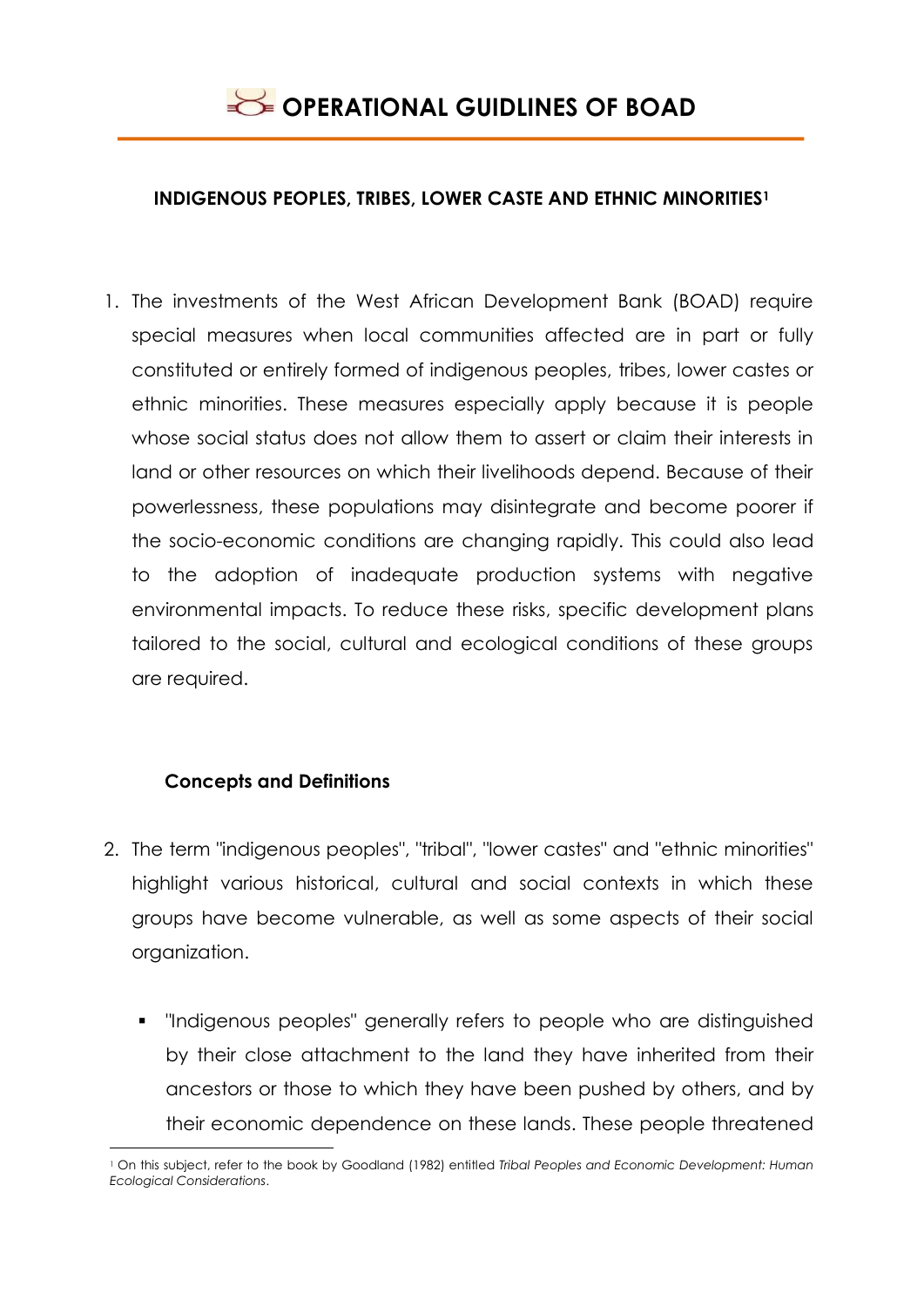

by more powerful populations who encroach on their territories, increasingly seek to protect their land and their rights to selfdetermination through the use of national and international legislation. They can be organized into tribes, more or less coherent clans or villages. Unlike tribes whose structure is based on a well-hierarchical power, the leaders of clans or villages, which are distinguished by the strength of their personality, have little authority to make decisions on behalf of the community.

- "Tribes" refers to communities whose membership is based on the idea that the group or clan is defined by lineage2.. Genealogical position occupied in a clan often determines the right to land use held in customary ownership. One tribe is often stratified in age groups, for example, boys and girls of the same generation are now regarded as belonging to a "group" defined for the rest of their lives. Age groups transcend lineage and clan affiliations. If resource management is often based on this division, the decision-making power in the management of land, livestock and certain other resources is allotted to the elders of a lineage or clan.
- "Castes" refers to social categories based on religious beliefs. Individuals occupy social prescribed positions by the category in which they are born. Strata of society form a complex network of exchange of rituals, social and economic services. If the lower castes are strictly and mostly landless, many survive through farming, livestock rearing on public lands and forests.

<u>.</u>

<sup>2</sup> The group consists of living members of the same lineage including all descendants from a known ancestor whereas the clan consists of several lineages, but which claim common origins.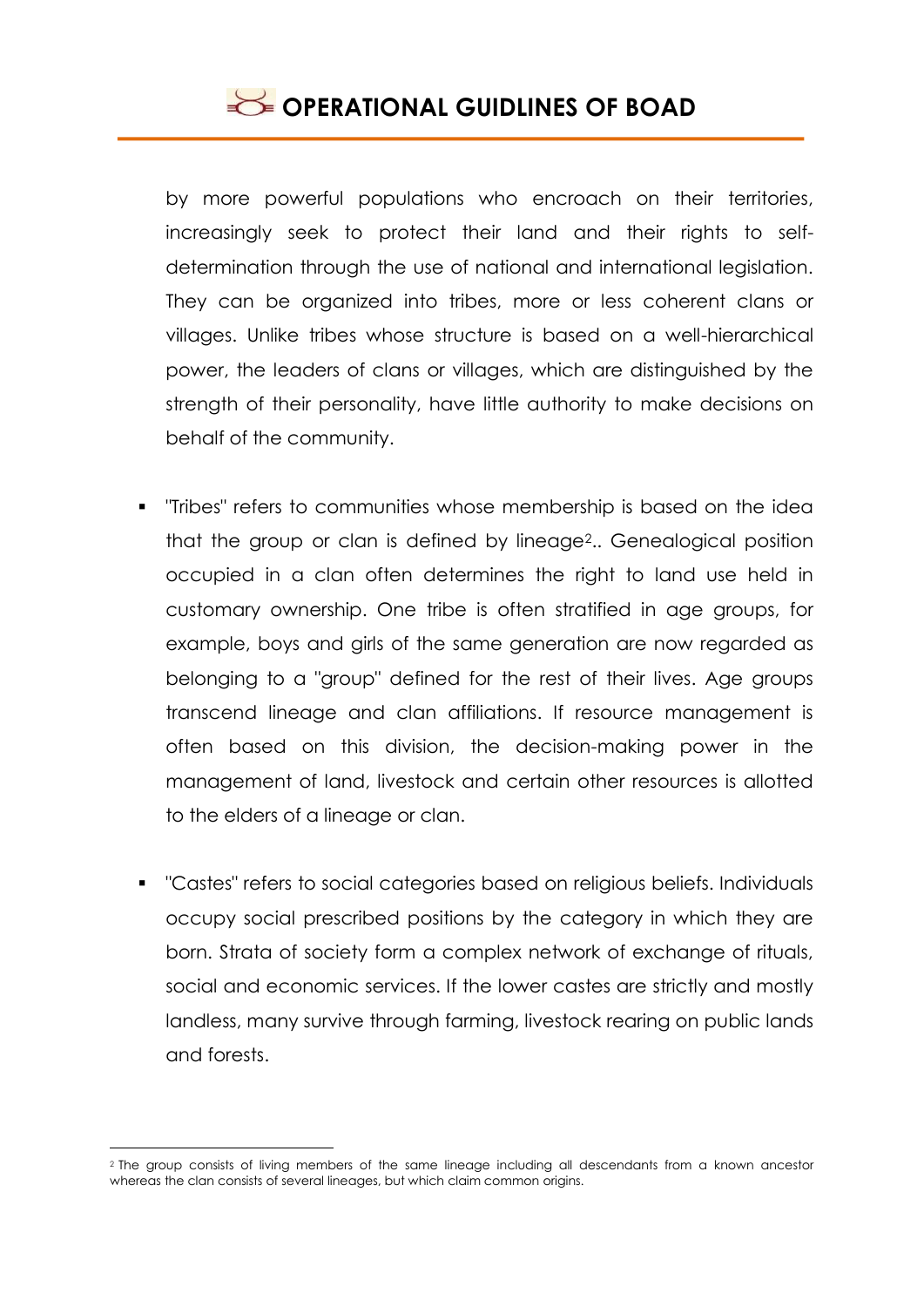

 "Ethnic minority" refers to a segment of society set apart by dialect, racial origin, religion or historical origins characteristics which are often taken as the basis for discrimination against them by other groups. If these communities can identify with specific areas, they usually lack an organization based solely on ethnicity.

## **Group Variations and Legal Status**

- 3. Indigenous people rights to own or use land and other natural resources depend, in some countries, on provisions of the constitution, government policies or legal rulings. However, these agreements may in fact be ineffective if the local social, economic and political conditions restrict people power to manage their own affairs. Many tribes for instance are not guaranteed to enjoy territorial rights or the protections that the legal system of their country normally offers despite assurances that the Constitution provides. There are countries where indigenous languages, systems of land occupation and customs on which depends the survival of these people are not recognized by law or are not sufficiently protected by the government and traditional development programs.
- 4. Most of UEMOA rural areas are inhabited by people belonging to tribes and it is not uncommon for towns to be divided into separate wards mainly inhabited by a tribe. In countries, tribes are inseparable from the national culture and are the foundation of society. It happens that some tribes tend to dominate politics and the interests of weaker groups are ignored or violated. On the other hand, the dominant groups consider differences as an obstacle to development and minimize the inequalities between different groups seeking to promote nationalism, the concept of tribe, in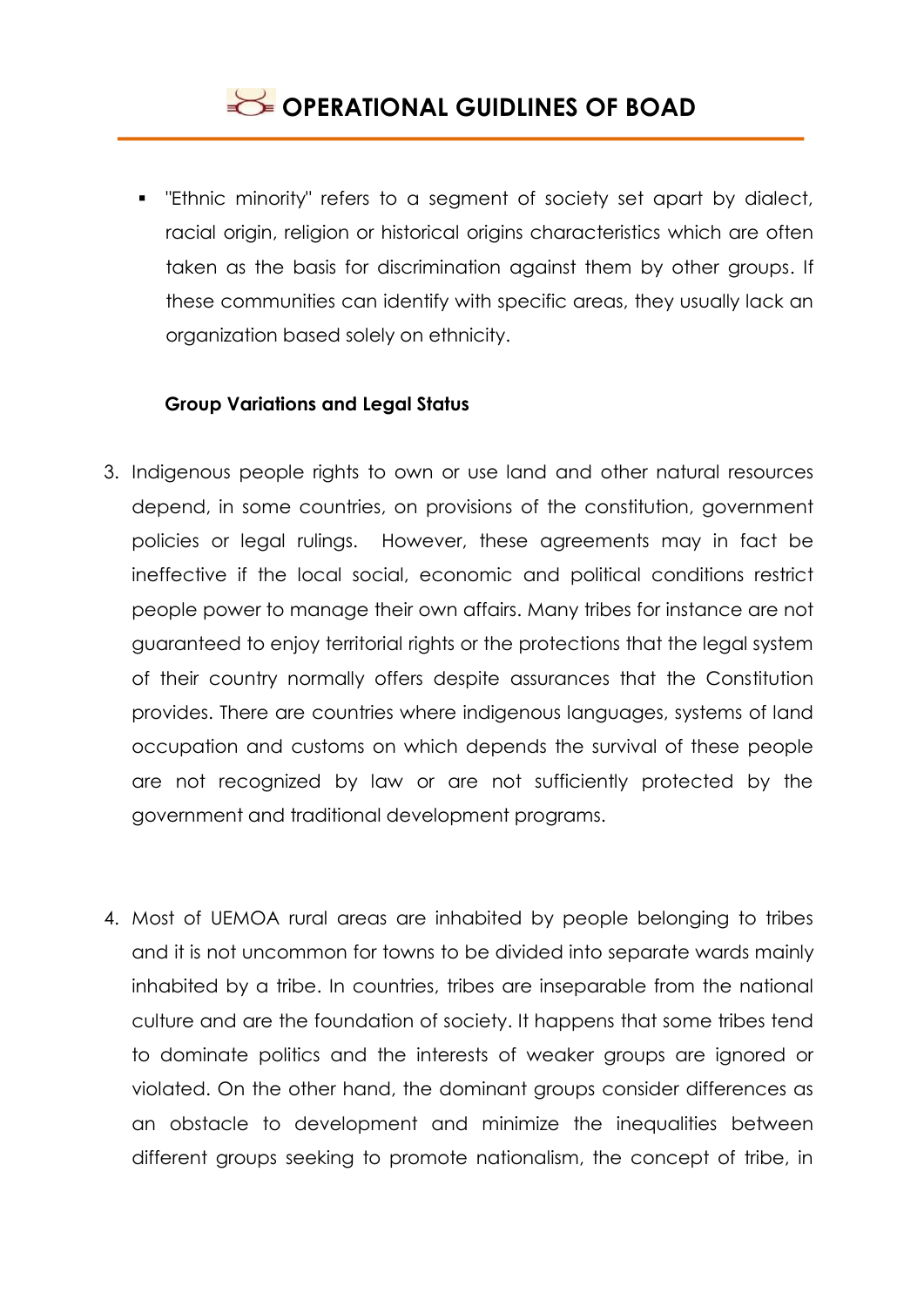

such cases, can have a negative connotation. Tribes remain important forms of urban and rural social structure in some countries while in other countries, tribal organizations have been replaced by less cohesive ethnic, religious and linguistic groups.

## **BOAD Policy**

- 5. BOAD will not support development projects that are known to encroach on lands occupied or used by vulnerable populations, whether indigenous peoples, tribes, lower castes or ethnic minorities, unless adequate protection measures have been provided to at least mitigate the negative effects that such projects will have on the people, their culture and environment. This is particular applicable to development projects which are detrimental to relatively isolated and unacculturated indigenous peoples.
- 6. It is important recognize that indigenous groups are not isolated and participate in economic and political life, the education system and other institutions of the society in which they operate. Many members of these groups are quite convinced of the value of development and want to take advantage of the country's economic resources. Others have strong antipathy to the effect that the representatives of the dominant society define as the benefits of development and are confident that they will derive no profit. Others, however, feel they are not sufficiently informed to decide. Environmental and social impacts assessment should therefore highlight the views of these people and their reactions to the development prospects.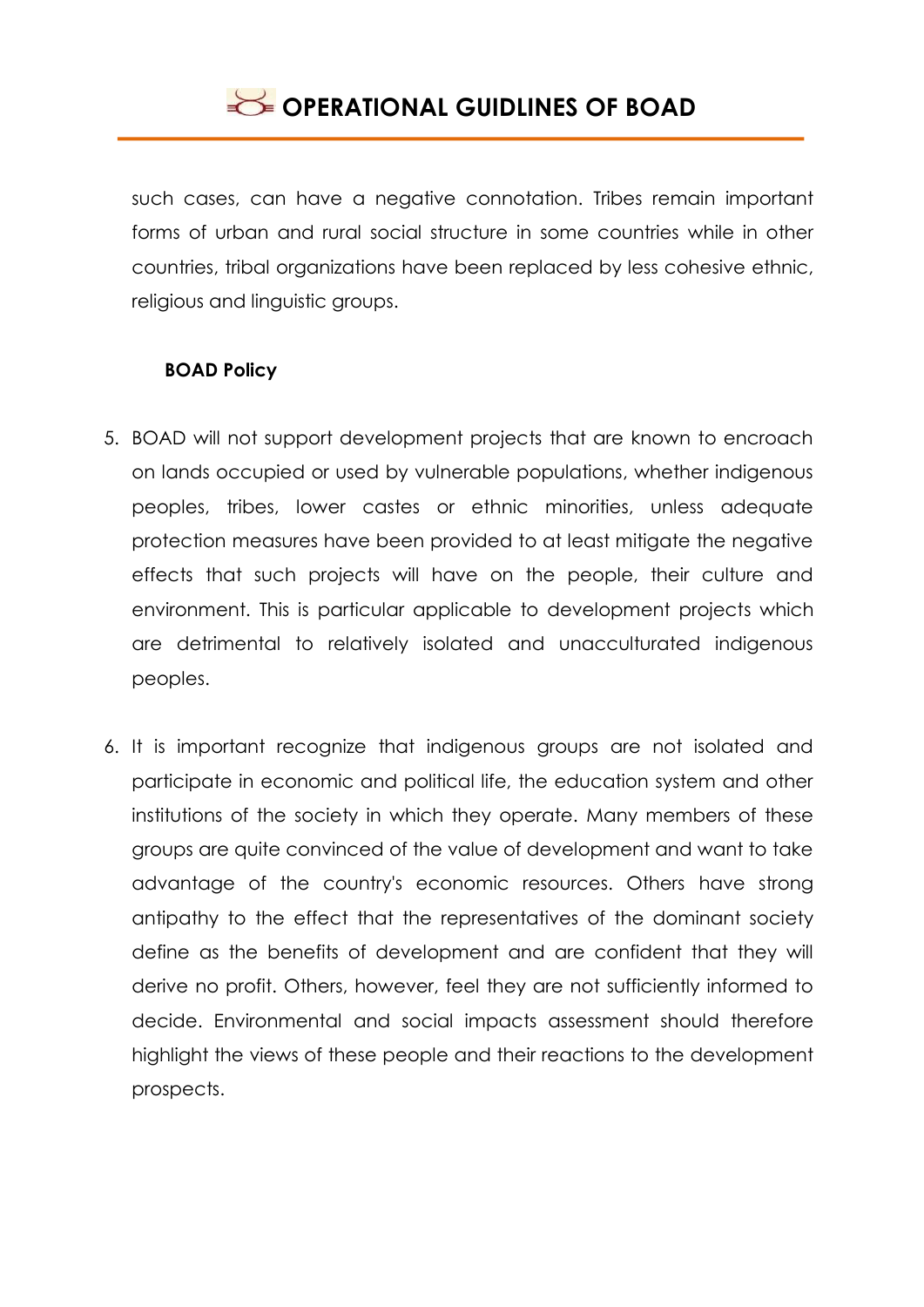## **Relationship to BOAD Financing**

- 7. Vulnerable indigenous peoples, tribal, lower castes or ethnic minorities are generally dependent on a specific territory. Many have developed stable, low energy consumption and sustainable yield production systems. Some were relegated by the dominant populations in marginal lands and sensitive areas where traditional production systems to sustain them. Others still occupy the lands of their ancestors, the size and quality of which, have been reduced as a result of population growth and the pressure exerted by the dominant groups. Development projects that may encroach on or degrade natural resources in these areas may impoverish these populations. Given that these people have little choice but to increase the use of marginal areas and sensitive environments, these activities will result in degradation of the environment.
- 8. Development projects are hardly proved beneficial for indigenous peoples, tribes, lower castes or ethnic minorities for two main reasons. First the responsible of these projects have failed to understand the needs of these groups or have neither developed nor adopted a development plan tailored to local conditions. Programs that have resulted have often been inadequately prepared and financed; investments in these projects have failed to achieve the development goals that were set for these groups. The main environmental impact resulting from the failure of these programs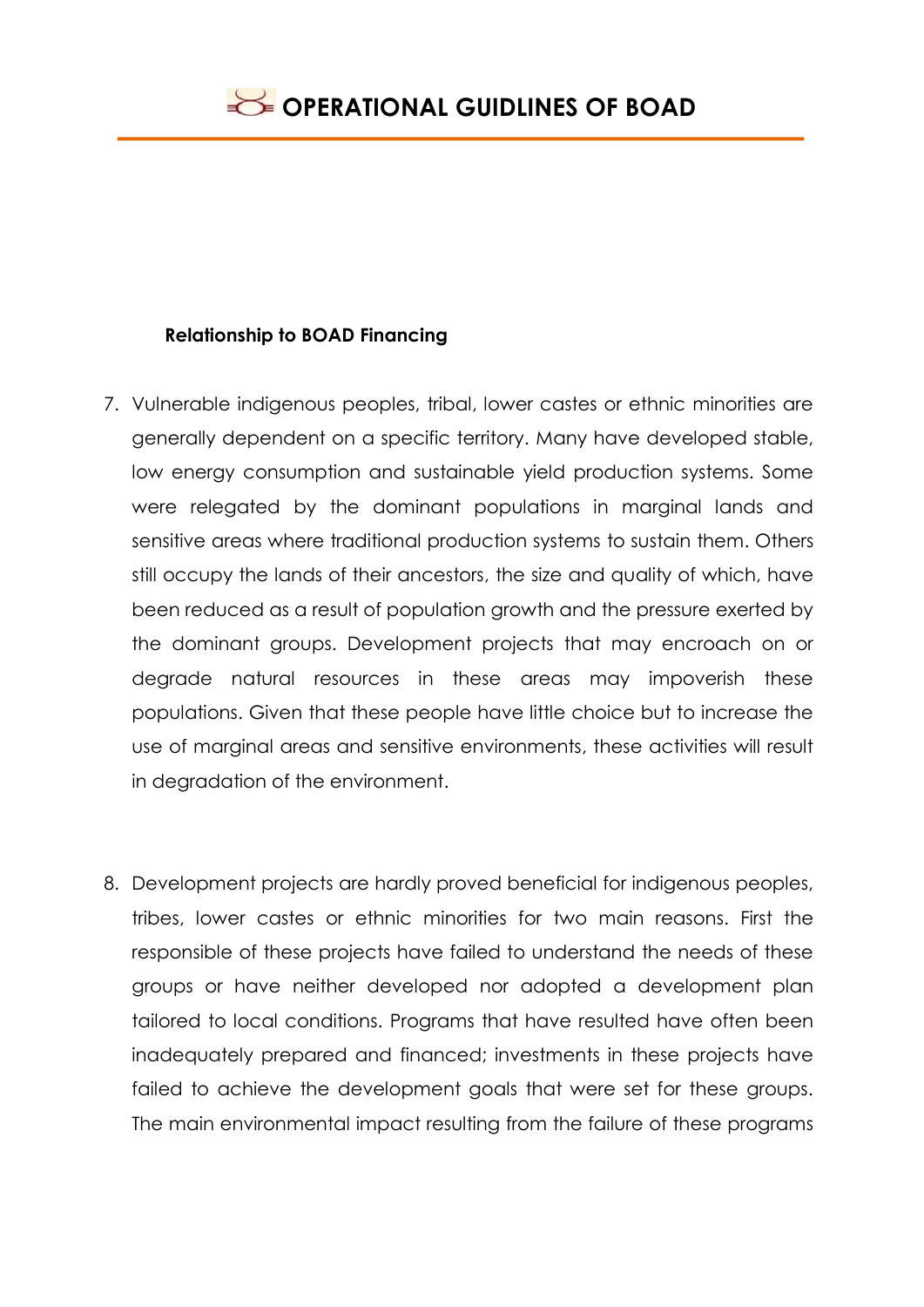

is the impoverishment of these groups and the environmental degradation caused by poverty.

#### **Guidelines for Impacts Assessment**

- 9. Projects impacts assessment that will have incidence on vulnerable populations should explicitly address the significant impact that these effects may cause on environment.
- 1. Significant human impacts or impacts on the environment occur often when new books or production systems are introduced or when making changes to structures in place or to existing systems of production. An assessment of environmental impacts should therefore be carried out during the preparation of development plans so that the needs of these populations are taken into consideration when developing the project.
- 10.Assessment of environmental impacts of a project on vulnerable groups should be based on principles similar to those following information:

**Formal Legal and Customary Use-Right**s. Determine workings of constitutional, legislative, contractual or customary rights governing the exploitation of natural resources.

**Resources exploitation systems.** Determine changes in access to or land use patterns, water, forests, pastures or other natural resources that may be affected by the project taking into account the systems of agricultural production, livestock, production and gathering.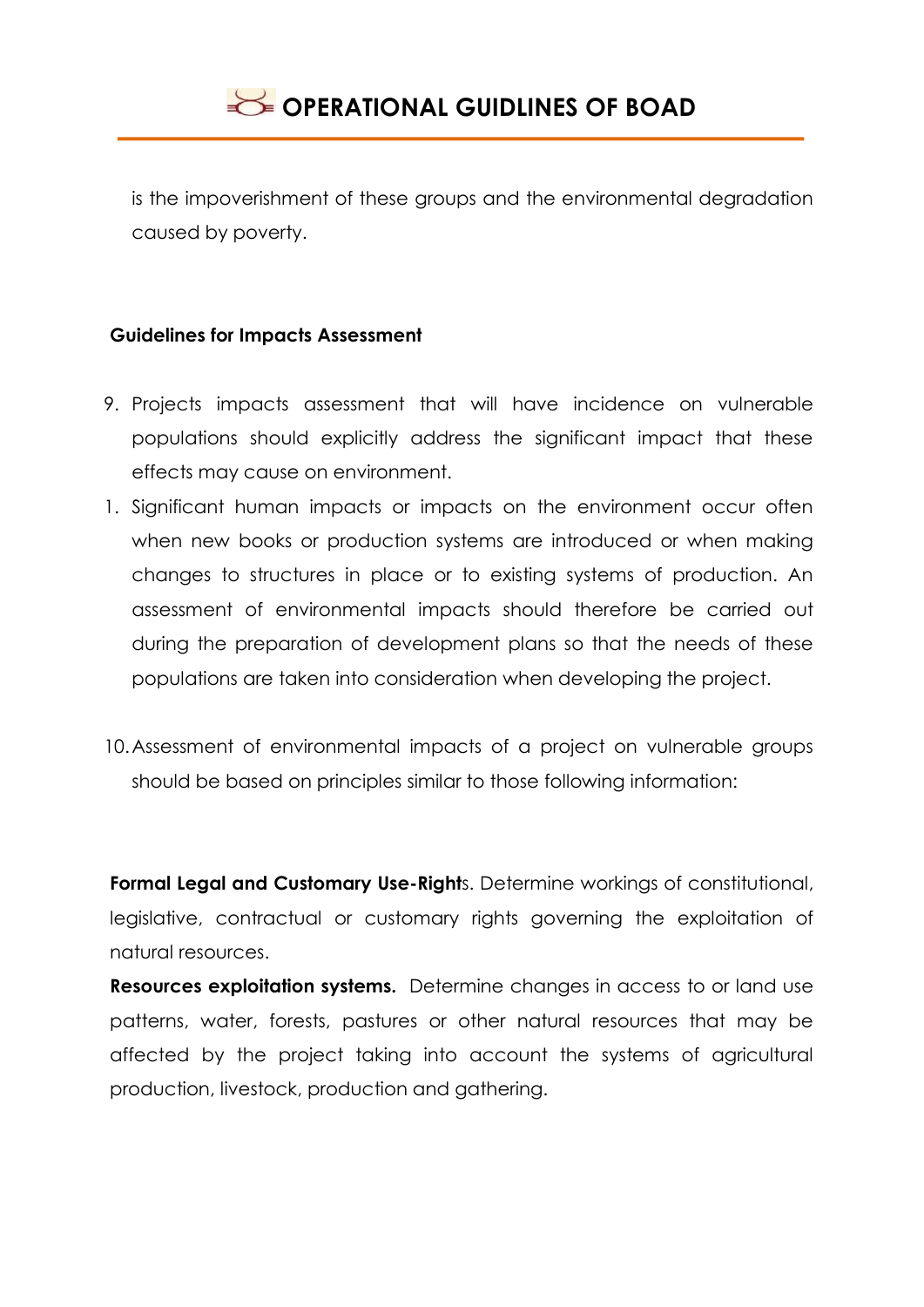

**Use of Area by Non-Residents**. Analyze data related to seasonal resources exploited by pastoralists, fishers, gatherers of forest products, logging and suppliers of industrial materials companies.

**Community Participation.** Determine the extent to which indigenous peoples believe that the proposed development is ecologically sound and culturally appropriate, which pressures on the environment must be taken into account in the design and implementation of the project and what conditions or possibilities of environment should be improved, etc..

**Identification, Demarcation and Registry of Area.** Assess the effectiveness of local instruments for resolving territorial disputes, establish boundaries and buffer zones or prevent the arrival of loggers and industrial encroachment in the region.

**Inventory of Flora and Fauna**. An inventory of the fauna and flora and their habitats, particularly endangered species under both adverse and normal conditions, determine how resident and non-resident use them; inquire about indigenous people knowledge of biodiversity.

**Social Infrastructure.** Assess the impact on schools, health facilities, communication and transportation networks, markets and systems of water supply, drainage and waste collection.

**Public Health Conditions.** Assess health risks and diseases that exist in the region, environmental pollution, sanitation and hygiene conditions as well as medicines and medical traditional practices.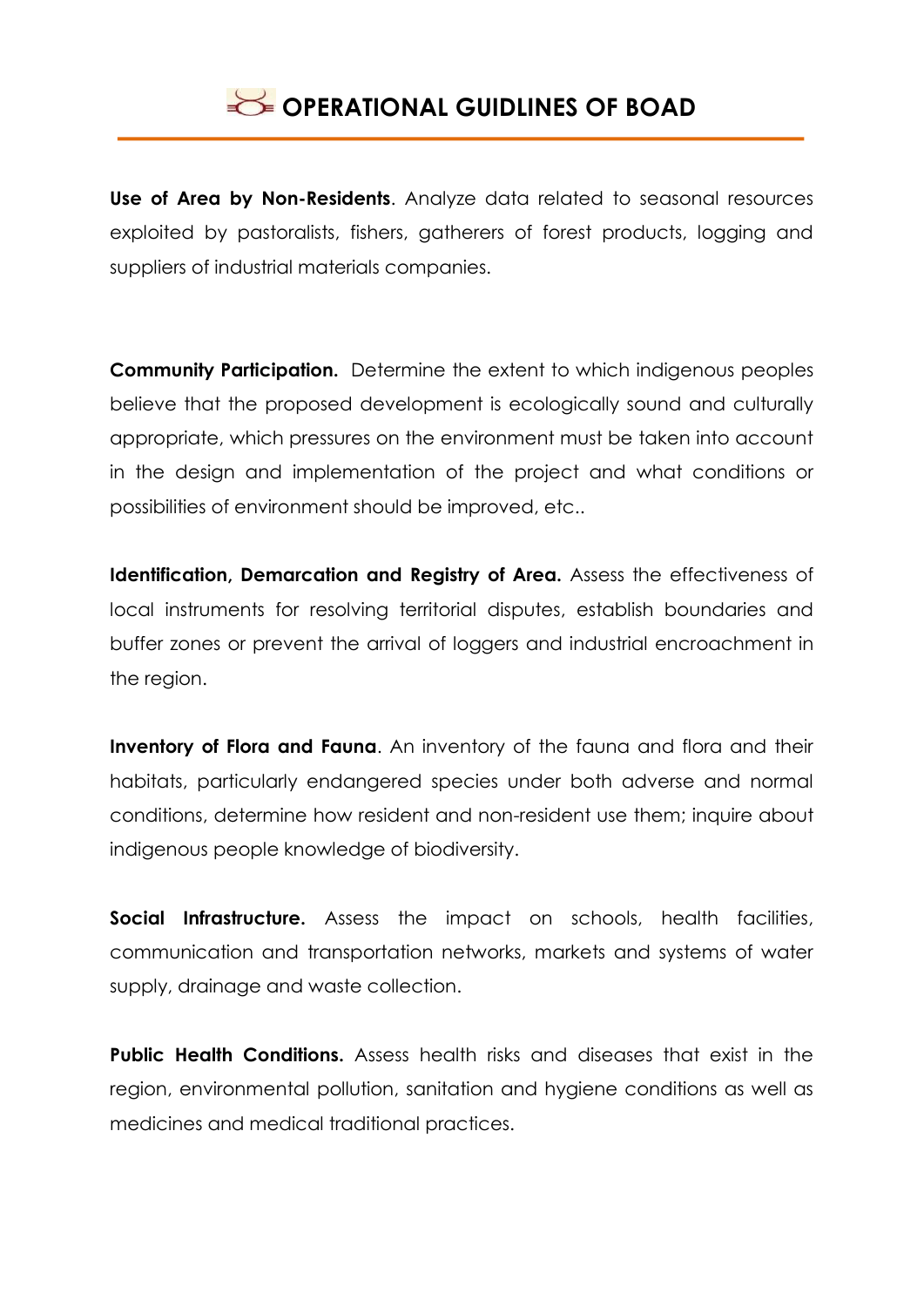

**Institutional Assessment.** Determine the capacity of local organizations and indigenous peoples to participate in decisions, implementation, operation and evaluation of the project.

11. It is important to consider these data in the sociocultural and environmental project design wondering primarily if natural resources are sufficient to meet the needs of current populations and their possible development. There may be a greater density of population requiring the implementation of certain measures to cope with new health conditions. The development may increase competition for scarce natural resources use, therefore, place them under further exploitation. Introduction of mining or manufacture industries increases the risk of pollution creating new health and safety hazards. Improved farming techniques can damage the soil, affect certain animal and plant species and alter water resources, all effects that will require mitigation. Other operators in the region will be affected by projects for indigenous people if they are prohibited access to resources.

12. Sustainability of production systems proposed is an essential element in the implementation of the environment impacts assessment. If these production systems fail, people will turn to other resources use to provide the level of income expected. A forest plantation project in India, for instance, would allow using the tribes affected by the logging of tropical timber for export. It is noticed once the primary forest is cut down the species selected for plantation, were not adapted to the area. Sometimes people have not benefited from the sale of logged timber and they are criticized today for exploiting what remains.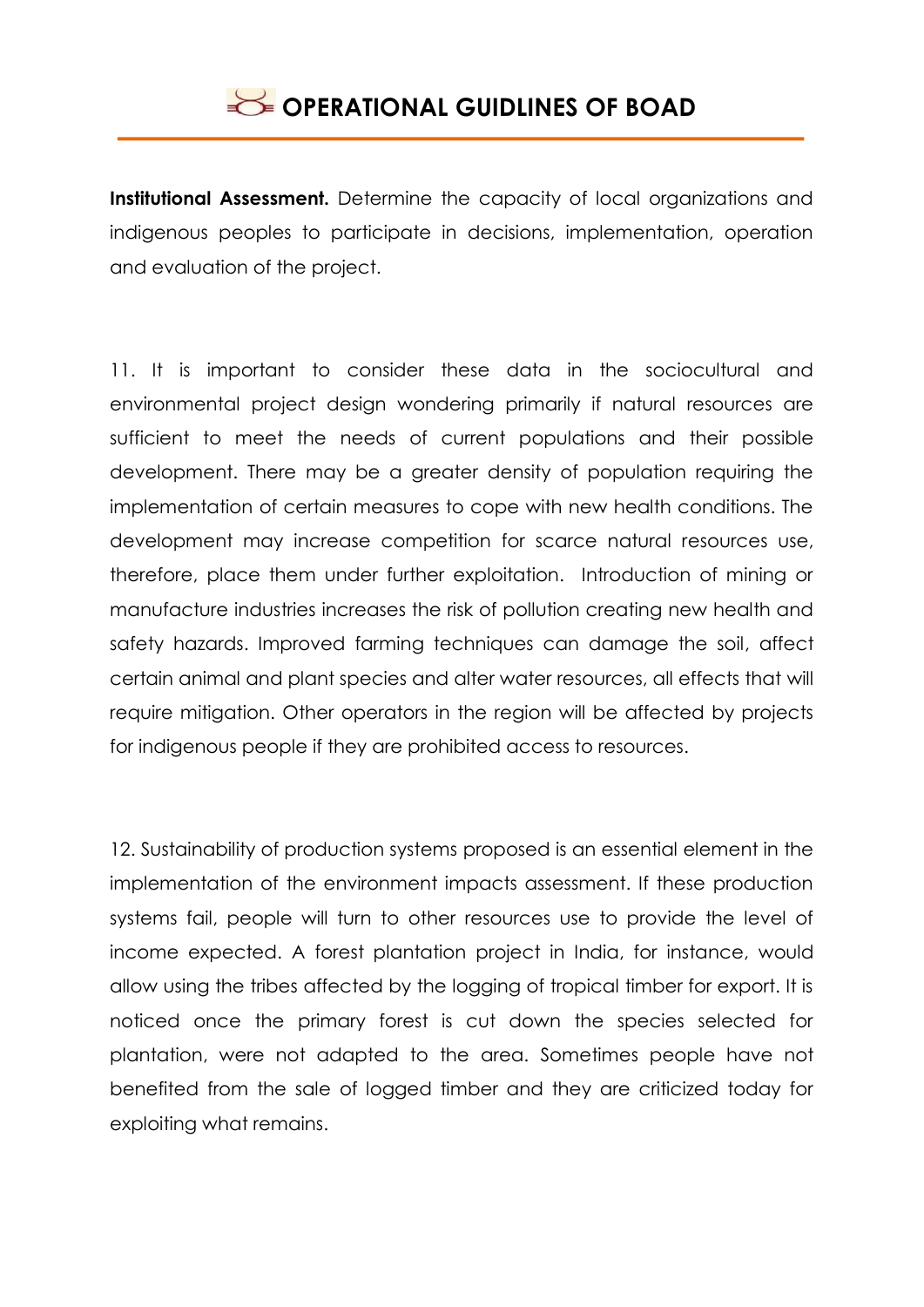13. It is important to give great importance that the infrastructure of a development project requires. It can be expected, for example, that construction of roads access, essential to the project, entails other resource activities, among others, foresters and hunters. Poor road design may disrupt the runoff of rain water, migration routes of fauna and, if they are built on slopes, they can be the source of serious erosion problems. There will also be the need to consider the issue of water pollution caused by new development activities, particularly by waters from agricultural and livestock effluent and manufacture industries sectors. Foreign workers for construction without adequate medical examination and the lack of health centres in indigenous people territory, create unacceptable health and safety risks. These newcomers may also interfere with important religious sites and cause social tensions. Recruitment of workers among local populations reduces most of these risks and this must also be planned.

BOAD can assist in training programs whose aim is to improve employment opportunities for these populations.

## **Measures for affected populations**

14. Unless measures have been adopted, indigenous peoples, tribes, lower castes or ethnic minorities will tend to be hard hit by development projects designed to benefit the groups they do not belong to. The project will, in such circumstances, halt or mitigate the effects that can harm them. Experience shows that, in the case where vulnerable groups are likely to be affected by such a development, specific measures tailored to their needs and local conditions are required. The important thing is to achieve active participation where social conditions and the environment will improve.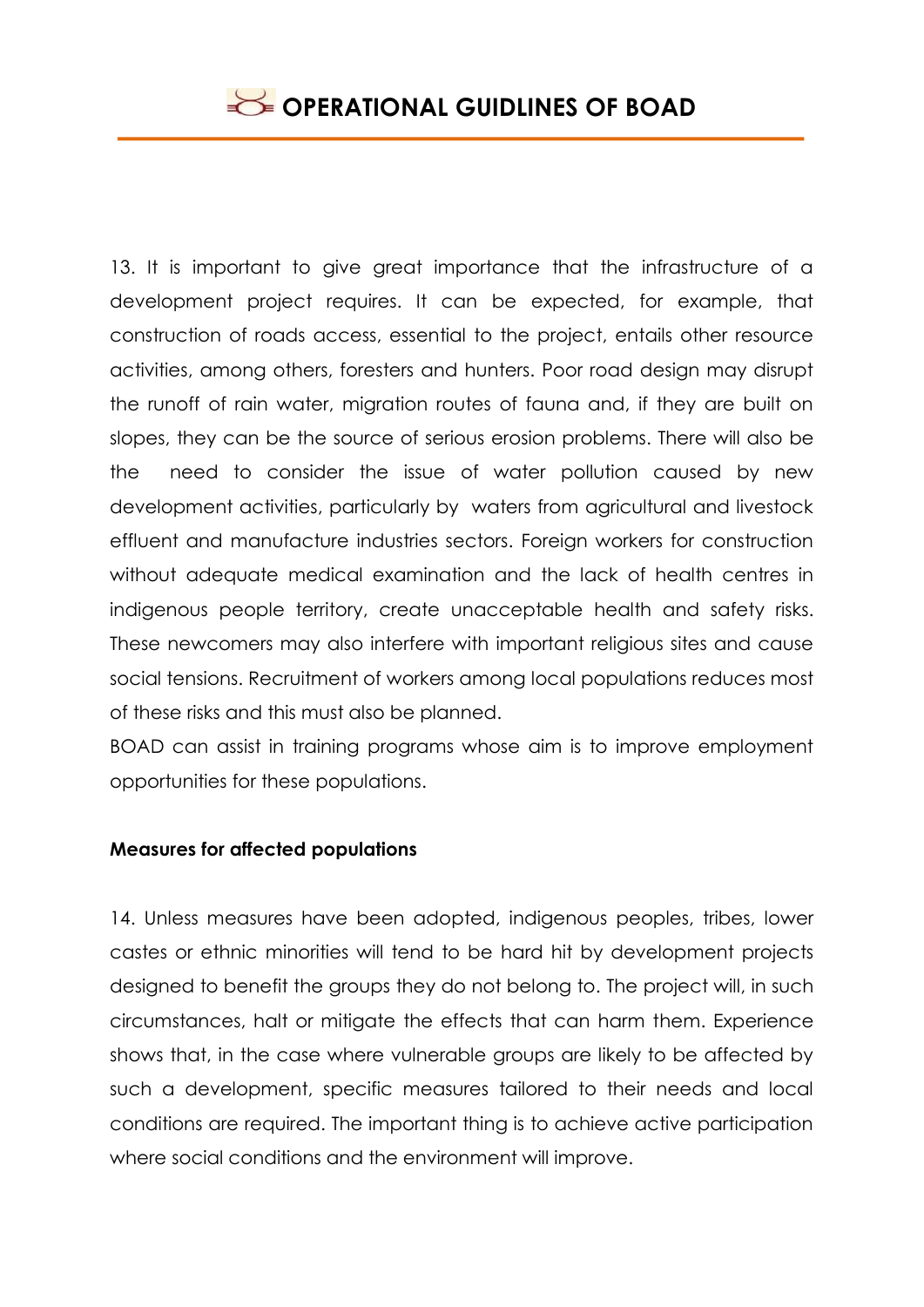15. Measures to achieve this objective must include:

- **Baseline Data of Affected Area and Population.** Census of populations, demarcation of lands and territories upon which depend their livelihoods, maps of the area, natural resources inventory and identification of constraints and opportunities for development.
- **Development Policy and Legal Framework.** Legal rights to develop lands and territories, including owning or exploiting natural resources (forests, natural habitats, medicinal plants, etc.) vital for the subsistence and reproduction of populations. Development objectives, strategies, procedures for conflict resolution and legal advice required.
- .**Participation of the Affected Groups.** Formal mechanisms for the participation - direct or indirect, through NGOs - in decision-making, implementation, operation and evaluation of development plans. Formal incorporation of indigenous knowledge, personnel and practice into land and natural resource management systems and environmental protection programs. Mécanismes officiels permettant d'assurer la participation – directe ou indirecte, au travers d'ONG – aux prises de décisions, à la mise en œuvre, à l'exploitation et à l'évaluation des plans de développement. Intégration explicite du savoir, de main-d'œuvre et de pratiques indigènes aux modes de gestion des terres et des ressources naturelles ainsi que dans les programmes de protection de l'environnement.
- **Development Plans.** Detailed plans for development of infrastructure, education, public health, credit, or other services. Detailed plans for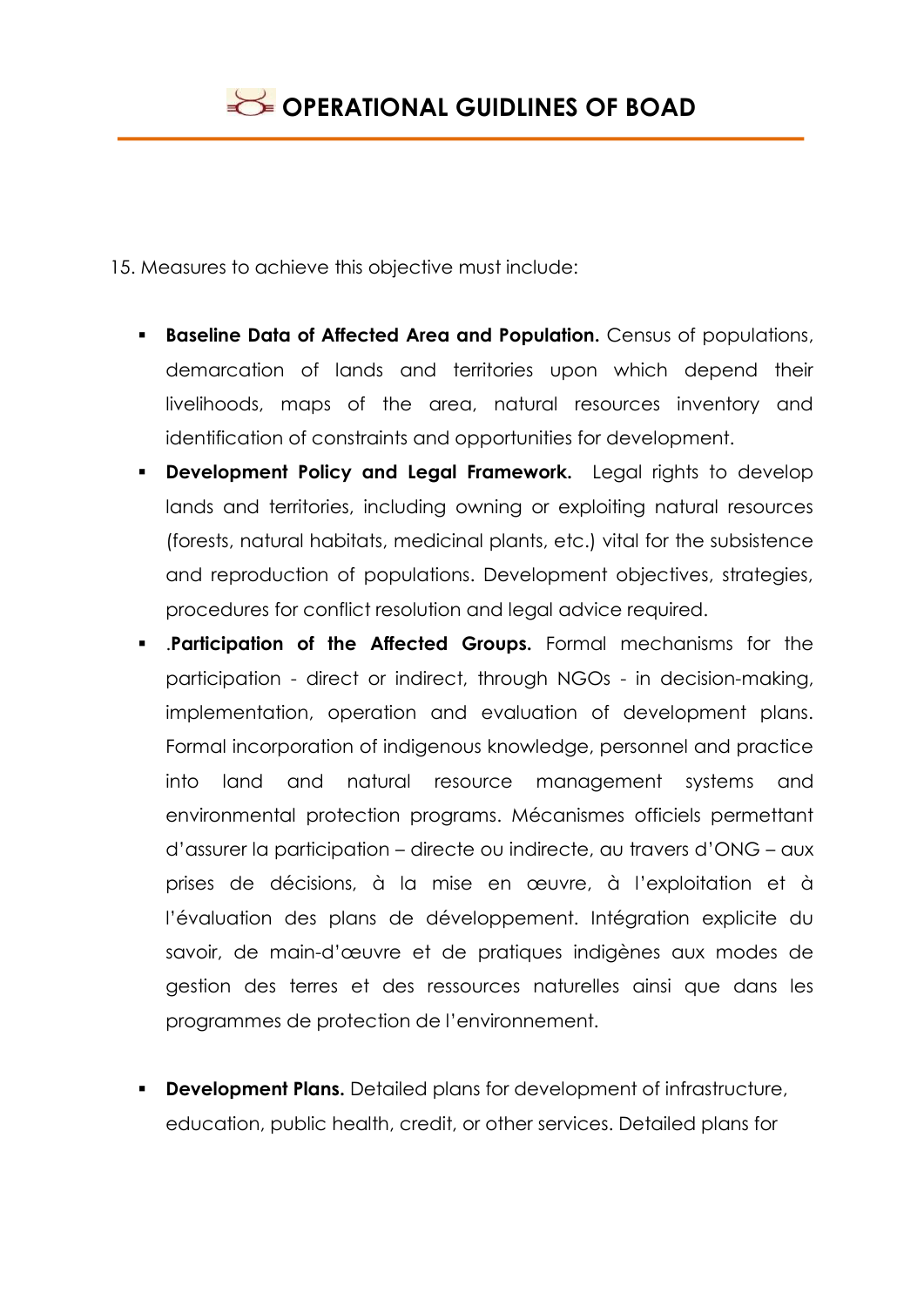

development of production systems in agriculture, transport, and industry or manufacturing sectors. Monitoring and evaluation provisions.

- **Organizational Capacity for Implementation.** Evaluation of services responsible for the planning and project development, management of natural resources, issues concerning Indigenous people and public health; analysis of sectoral ministries which should provide assistance. Plan for training and organizational development.
- **Cost Estimate, Financing Plan and Implementation Schedule.**

*Activities, cost and financing by year.*

16. The ability of organizations responsible for the development of indigenous peoples is equally important when it comes to implementing development programs. In Senegal, a public health project failed because health workers belonging to rival groups. In Brazil, despite agreed development plans, organizations weakness has hampered efforts on progress of territories demarcation, public health care, the cadastre and protection of land.

# **Special Issues Regarding Indigenous Peoples, tribes, lower casts and minority ethnics**

Displacement and relocation

17. A project should avoid displacement, particularly in the case of vulnerable groups.

If such a move is necessary, it will be important to consult the guidelines of BOAD Operational Policy on Indigenous people.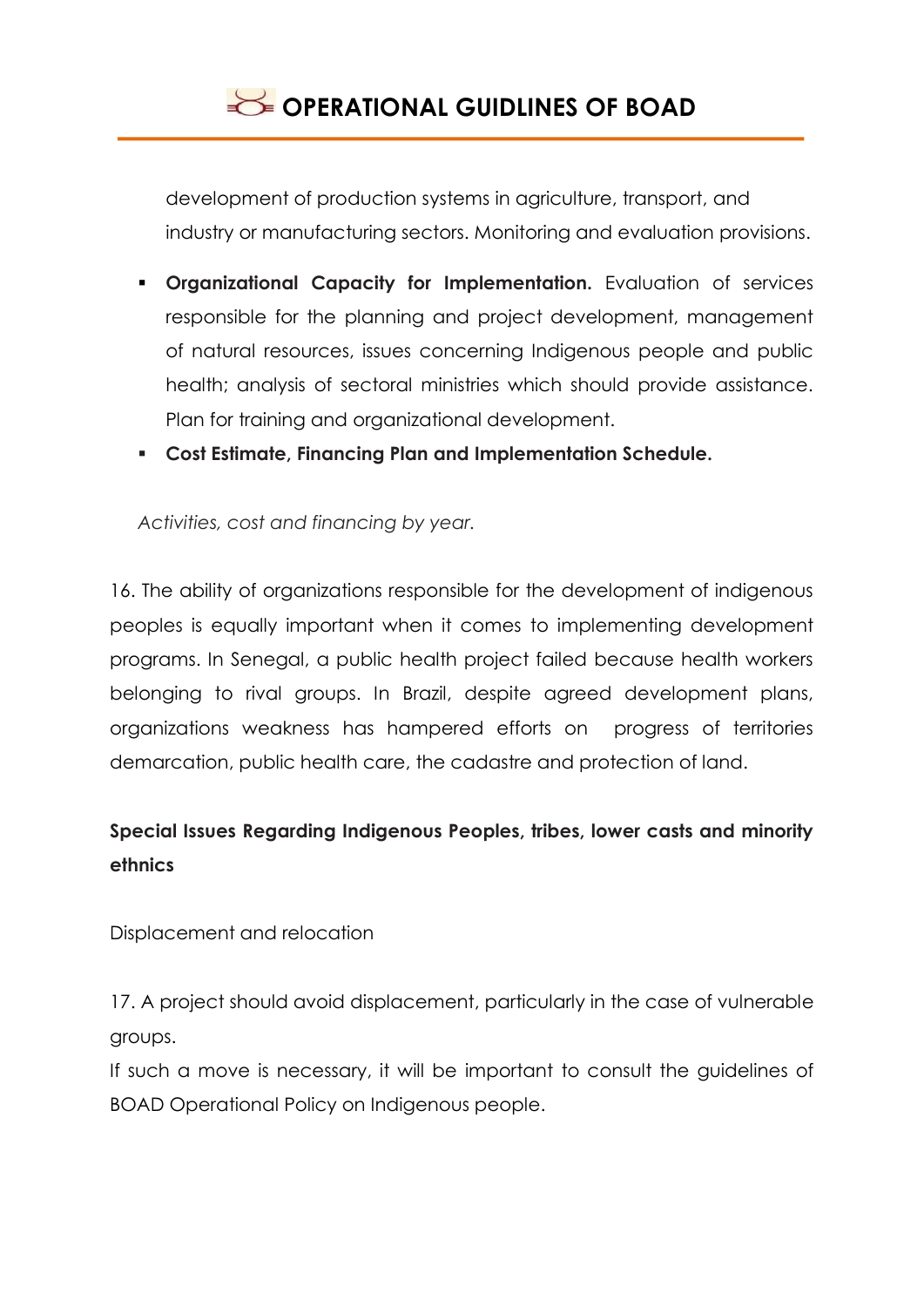

18. It is essential to consult with experts in social science and local and religious authorities during development and the launch of the project. Project managers should encourage the active participation of affected groups in resettlement. Land should be allocated them with the same production capacity, preferably in the territory they have traditionally occupied.

Protected Areas Management

19. It is important consult the guidelines of BOAD Operational Policy on natural habitats if protected areas (national parks, ecological reserves, protected forests, etc.) and spaces traditionally occupied by indigenous territories overlap. Copartnership arrangements, such as those implied in the "biosphere reserve" concept, should be implemented.

## Compensation

20. If the project involves land acquisition or resources extraction (water, minerals, timber, etc.) of Indigenous territories, the inhabitants of these lands should receive compensation in kind or in cash representing the value of replacement of expropriated property. It may happen that the people concerned prefer to participate in the project design and resources exploitation, and receive a share of profits. It may be, according to circumstances, more appropriate to conclude a lease agreement rather than simply acquire land occupied by indigenous peoples.